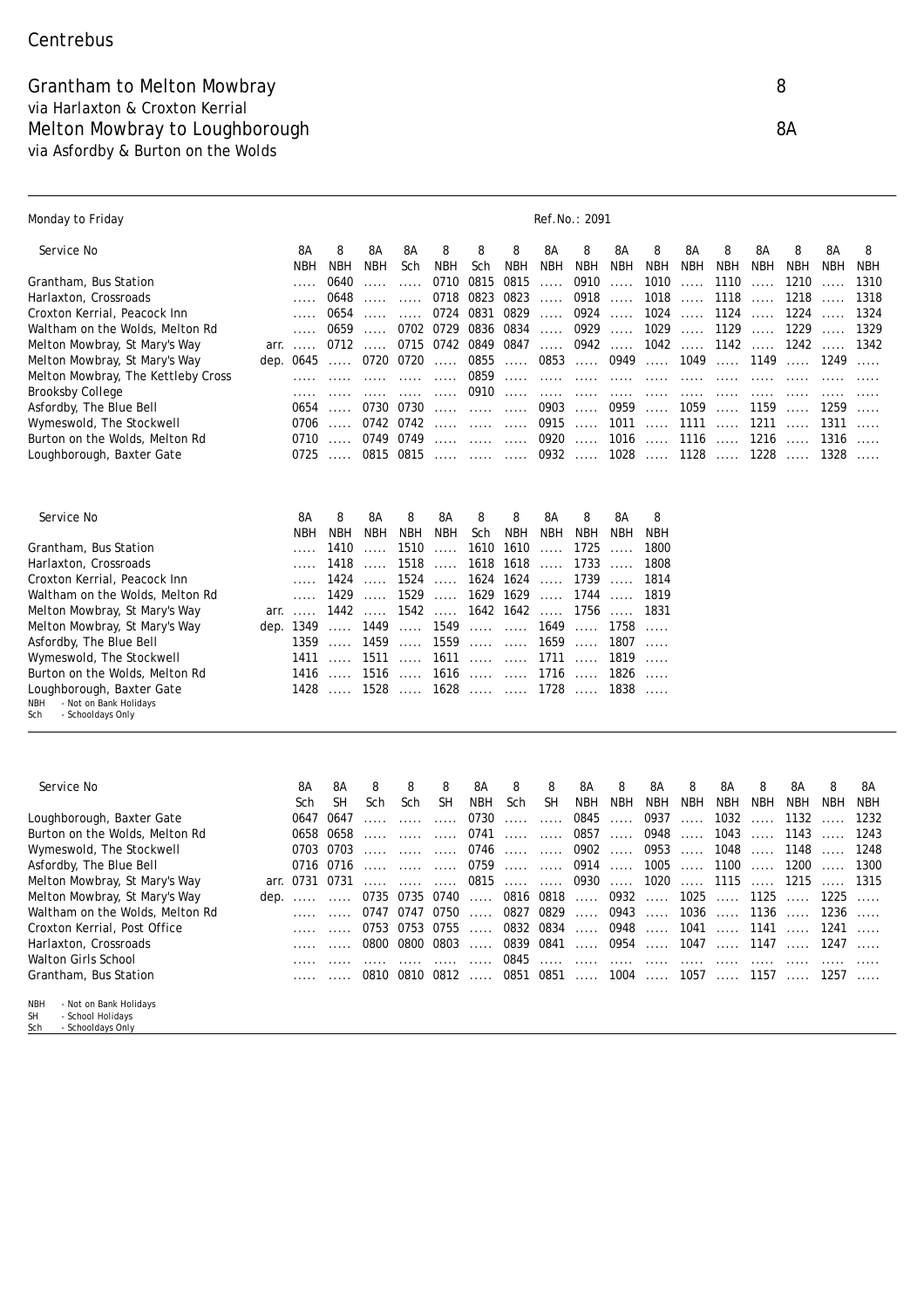## Centrebus

Monday to Friday (continued)

| <i>Service No</i>                                          | 8                                        | 8A         | 8          | 8A      | 8              | 8A         | 8          | 8                                | 8         | 8A         | 8          | 8А                                   | 8                                | 8   | 8А     | 8        |
|------------------------------------------------------------|------------------------------------------|------------|------------|---------|----------------|------------|------------|----------------------------------|-----------|------------|------------|--------------------------------------|----------------------------------|-----|--------|----------|
|                                                            | NBH                                      | <b>NBH</b> | <b>NBH</b> | NBH     | <b>NBH</b>     | <b>NBH</b> | <b>NBH</b> | Sch                              | <b>SH</b> | <b>NBH</b> | <b>NBH</b> | NBH                                  | NBH                              | NBH | NBH.   | NBH      |
| Loughborough, Baxter Gate                                  |                                          | 1332       |            | 1432    | <b>Service</b> | 1600       |            |                                  |           | 1647       | $\sim$     | $1742$                               |                                  |     | 1840   | $\ldots$ |
| Burton on the Wolds, Melton Rd                             |                                          | 1343       |            | 1443    |                |            |            | 1615    1659  1753               |           |            |            |                                      |                                  |     | $1851$ |          |
| Wymeswold, The Stockwell                                   |                                          | 1348       |            | 1448    | 1.1.1.1        |            |            | $1620$ 1704  1758                |           |            |            |                                      |                                  |     | 1856   |          |
| Asfordby, The Blue Bell                                    |                                          |            | 1400       |         |                |            |            | 1500  1630    1716  1810         |           |            |            |                                      |                                  |     | 1908   |          |
| Brooksby College                                           |                                          |            |            |         |                |            |            |                                  |           |            |            |                                      |                                  |     |        |          |
| Melton Mowbray, Wilton Rd                                  |                                          |            |            |         |                |            |            |                                  |           |            |            |                                      |                                  |     |        |          |
| Melton Mowbray, St Mary's Way                              | arr.  1415  1515  1643  1709  1732  1825 |            |            |         |                |            |            |                                  |           |            |            |                                      | <b><i>Charles Controller</i></b> |     | 1920   |          |
| Melton Mowbray, St Mary's Way                              | dep. 1325  1425  1525  1645 1710 1710    |            |            |         |                |            |            |                                  |           |            |            | 1740  1827 1847                      |                                  |     | . 1922 |          |
| Waltham on the Wolds, Melton Rd                            |                                          | 1336       | 1436       | 1.1.1.1 | 1536           | 1.1.1.1    |            | 1658 1724 1724                   |           |            | 1754       | $\ldots$                             | 1838 1858                        |     |        | . 1933   |
| Croxton Kerrial, Post Office                               | 1341                                     |            | 1441       |         | 1541           |            |            | $\dots$ . 1703 1729 1729         |           | 1.1.1.1    | 1759       | $\sim$                               | 1843 1903                        |     |        | 1938     |
| Harlaxton, Crossroads                                      |                                          | $1347$     | 1447       | $\sim$  |                |            |            | 1547  1709 1735 1735             |           | 1.1.1.1    | $1805$     |                                      | 1849 1909                        |     |        | 1944     |
| Grantham, Bus Station                                      |                                          |            |            |         |                |            |            | 1357  1457  1557  1720 1745 1745 |           |            |            | $\ldots$ , 1815 $\ldots$ , 1857 1917 |                                  |     | . 1952 |          |
| - Not on Bank Holidays<br><b>NBH</b>                       |                                          |            |            |         |                |            |            |                                  |           |            |            |                                      |                                  |     |        |          |
| <b>SH</b><br>- School Holidays<br>- Schooldays Only<br>Sch |                                          |            |            |         |                |            |            |                                  |           |            |            |                                      |                                  |     |        |          |